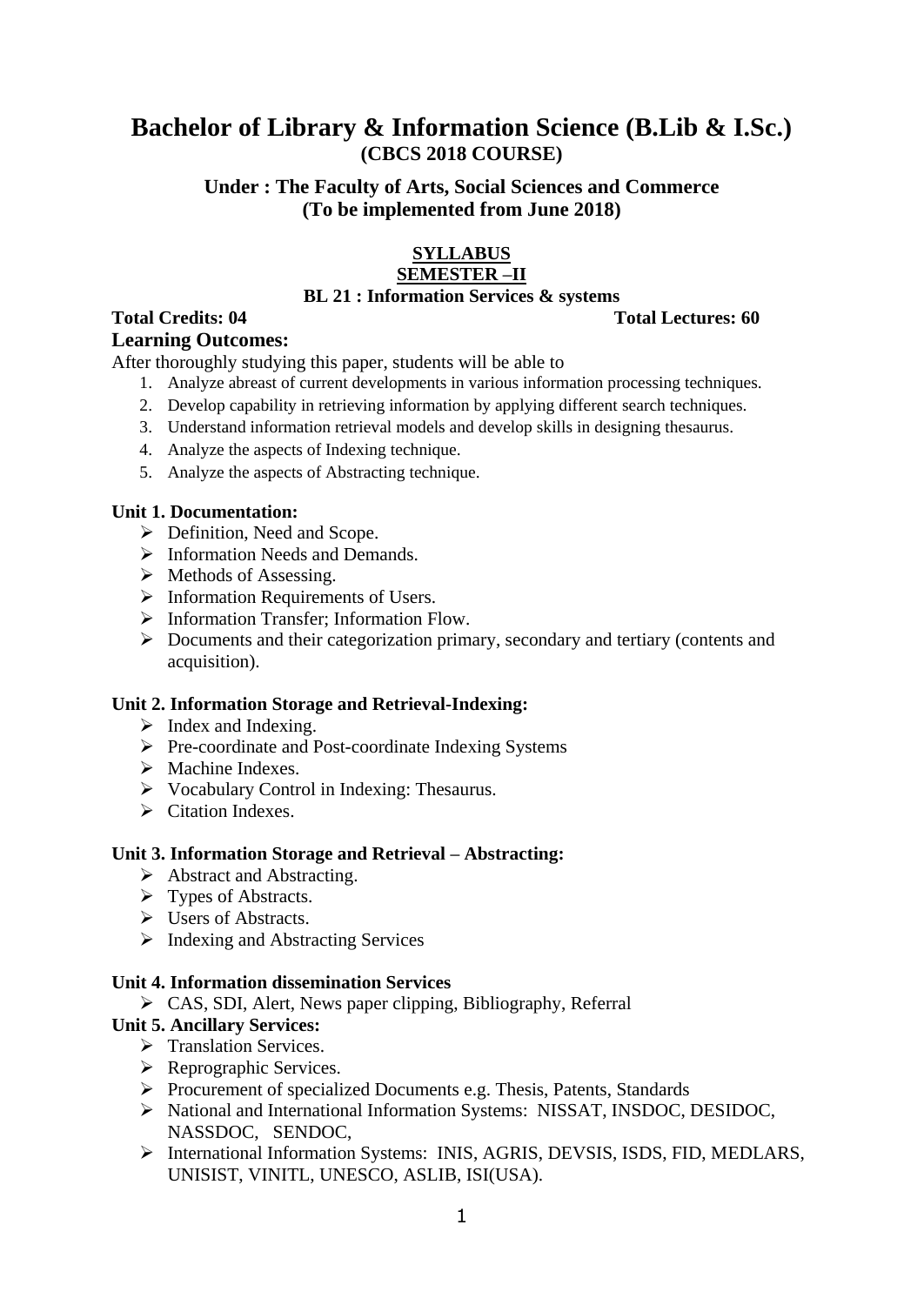#### **Reference List**

- Foskett D.J.: Information services in Libraries, London, Crosby, Kockwood 1958.
- $\triangleright$  Guha B.: Documentation and Information Services: Techniques and Systems, 2<sup>nd</sup> Rev.Ed. Calcutta, World Press, 1983
- ▶ Bradford S.C.: Documentation London Crosby: Lockwood, 1948.
- Viswanathan C.G.: Elements of Information Science: New Delhi, Today and Tommorrow, 1976.
- $\triangleright$  Bunch, Allan: The basics of information work; London, Clive Bingley, 1985.
- Rangnathan S.R. Ed.: Documentation and its facts Bombay Asia, 1963.
- Ghosh G.B. and Banerjee B.N.: Trends of information service in India. Calcutta World Press, 1974.
- $\triangleright$  Kawatra P.S.: Fundamentals of documentation with special reference to India; New Delhi, Sterling Publishing, 1980.
- Nargunde, Revati: Pralekhan ani Mahitishastra, Pune. Universal Publications, 1996.
- For the Reference use of Relevant Study Material Prepared by the IGNOU, New Delhi and YCMOU, Nasik.etc…

#### XXXXX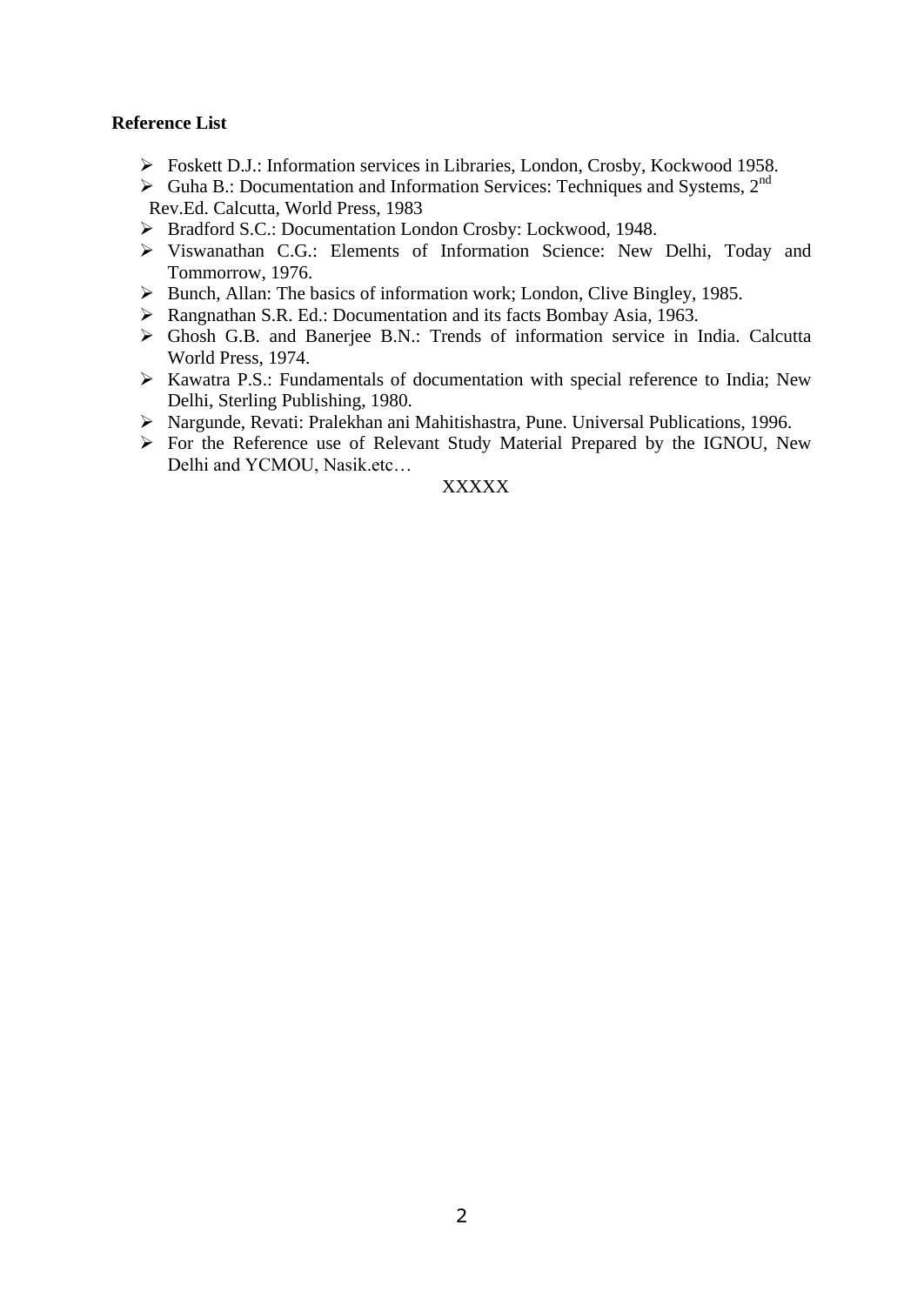# **BL 22 : Knowledge Organization Information Processing: (Classification Theory) Total Credits: 04 Total Lectures: 60**

#### **Learning Outcomes:**

After thoroughly studying this paper, students will be able to

- 1. To Know and understand the different types of classification and their need.
- 2. Understand the major schemes of library classification.
- 3. Understand the formation of subjects in the universe of subjects.
- 4. Acquire deep understanding of various facets of notation and call number.

#### **Unit 1. Classification:**

- $\triangleright$  Definition,
- $\triangleright$  Need and Purpose,
- $\triangleright$  Tree of Porphyry,
- > Natural Vs. Artificial Classification.

#### **Unit 2. Library Classification:**

- $\triangleright$  Need, Purpose and Function,
- ▶ Knowledge Classification Vs. Book Classification,
- $\triangleright$  Special Features of Book Classification

#### **Unit 3. Notation:**

- $\triangleright$  Need and Importance in Library Classification,
- Types and Base of Notation,
- $\triangleright$  Qualities of Good Notation,
- $\triangleright$  Hospitality in Arrays and Chains-Various Devices,

#### **Unit 4. Call No. and its Structure:**

- Call No.-Various Parts,
- $\triangleright$  Book No.-Need and Function.
- Cutter-Samborn Table, CC Book Nos.

#### **Unit 5. Classification Schemes:**

- $\triangleright$  Types and Classification Schemes,
- Enumerative Vs Faceted Schemes,
- Brief Historical Introduction to Major Book Classification Schemes.
- $\triangleright$  Devey DemicalClassification Scheme
- ColoanClassification

#### **Reference List**

- $\triangleright$  Batty C.D.: An introduction to 20<sup>th</sup> edition of Dewey Decimal Classification; London, Clive Bingley, 1991.
- Buchman Brian: Theory of Library Classification; London, Clive Bingley, 1979.
- Camonomi J.P. and Satija M.P.: History and current status of Dewey Decimal Classification.
- Foskett A.C.: Subject approach to information; ed.5; London, Clive Bengley 1982.
- Foskett A.C.: The Universal Decimal Classification, London, Clive Bengley 1973.
- $\triangleright$  Krishnan Kumar: Theory of classification, Ed.4; London, Clive Bingle, 1973.
- Langridge Derek: Approaches to classification; London, Clive Bingle, 1973.
- Ohdedar A.K. and Sengupta B.: Library classification; Calcutta, World Press, 1977.
- $\triangleright$  Maltby A.: Classification in the 1970s; London, Clive Bingle, 1975.
- Maltby A.: Sayers manual of classification for libraries, Ed.5; London, Andre Deutsch, 1971.
- $\triangleright$  Mills: Modern outline of library classification.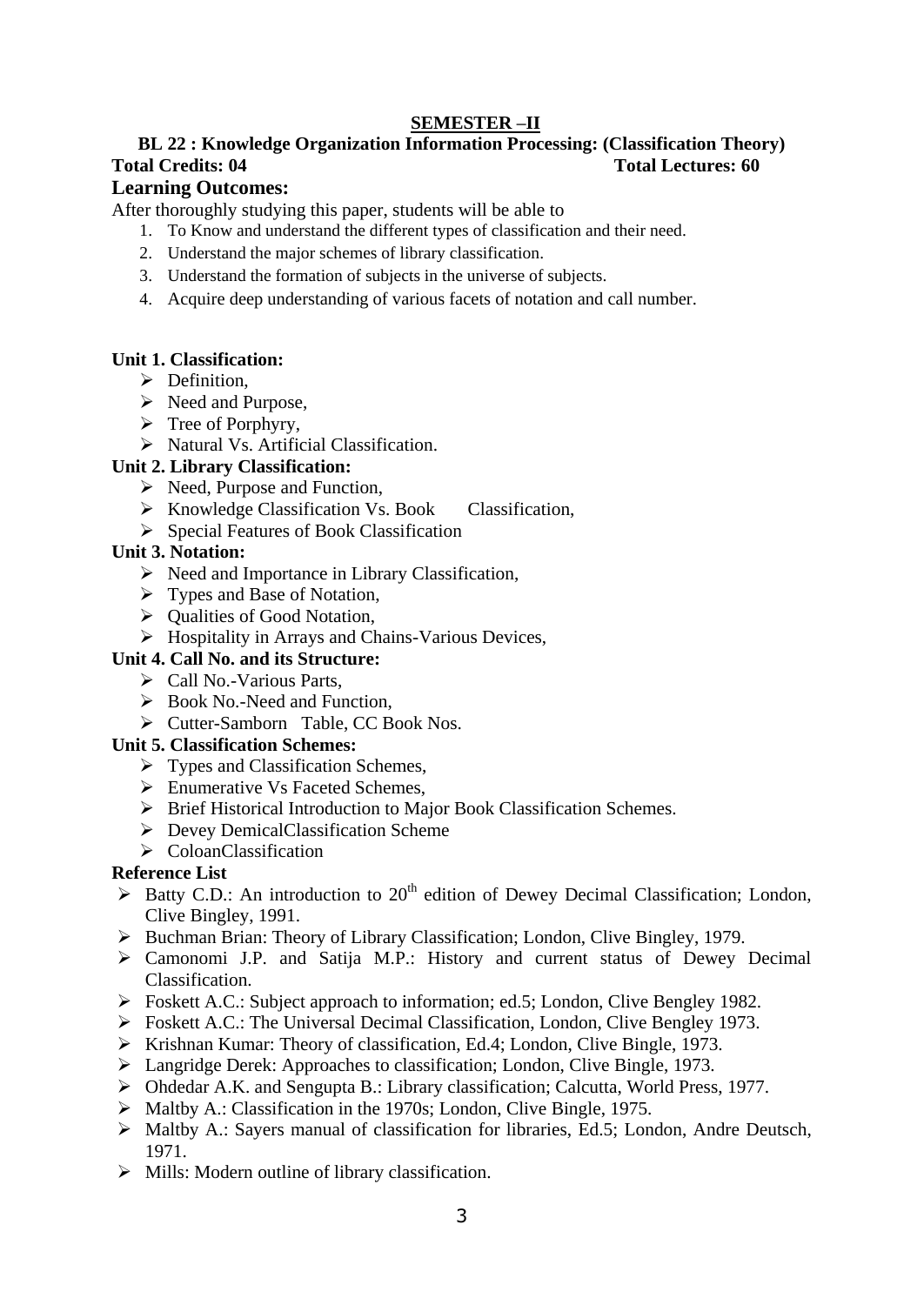#### **BL 23 : Information Technology: Basic Theory**

# **Total Credits: 04 Total Lectures: 60**

#### **Learning Outcomes:**

After thoroughly studying this paper, students will be able to

- 1. Analyze the history, generation, development and components of computers
- 2. Evaluate the information technology, software effectively and efficiently
- 3. Adapt the application of information communication technology
- 4. Understand the structure of computer and functions of its various units

### **Unit 1. Information Technology:**

- $\triangleright$  Definitions, Scope, concept, components
- $\triangleright$  Importance of IT in LIS.

### **Unit 2. Technology:**

- $\triangleright$  Introduction to computer technology PC-mini, micro and mainframe computers;
- $\triangleright$  input/output devices,
- $\triangleright$  storage media/technology,
- Seneration of Computers.

### **Unit 3. Database**

- $\triangleright$  Data and information concepts,
- $\triangleright$  Data processing methods,
- $\triangleright$  File organization,
- Database concepts and database components.

# **Unit 4. Software packages:**

- Operating system- MS-DOS (Detail),
- $\triangleright$  Information about programming languages,
- $\triangleright$  Application software,
- Library softwares and its use viz. CDS-ISIS, LIBSYS, Windows MS-Office, MS-Word, MS-Excel, MS-PowerPoint, MS-Access.
- $\triangleright$  Digital library.

**Unit 5. Computer Applications in LIC-** Need and its advantages Use of computers for house-keeping operations in LIS. ICT Based Library services,

# **Reference List**

- Hunt, Roger and Shelley John: Computers and commonsense, Ed.3; New Delhi, Prentice Hall, 1987.
- Subramanian N.: Introduction to computers, New Delhi, Tata McGraw hill, 1990.
- Rajaraman V.: Fundamentals of Computers; New Delhi, Prentice Hall, 1991.
- Rajaraman Dharma and Rajaraman V.: Computer Primiar (Rev.Ed.); New Delhi, Prentice Hall, 1990.
- Simpson Allon: Understanding dbase III Plus, New Delhi, BPB Publication, 1986.
- $\triangleright$  Artandi S.: Introduction to computer in information science 1972.
- $\triangleright$  Kimbere R.T.: Automation in libraries.
- $\triangleright$  Lancaster F.W.: Information retrieval online.
- Davis G.B.: Computer data processing, McGraw Hill, New York, 1973.

XXXXX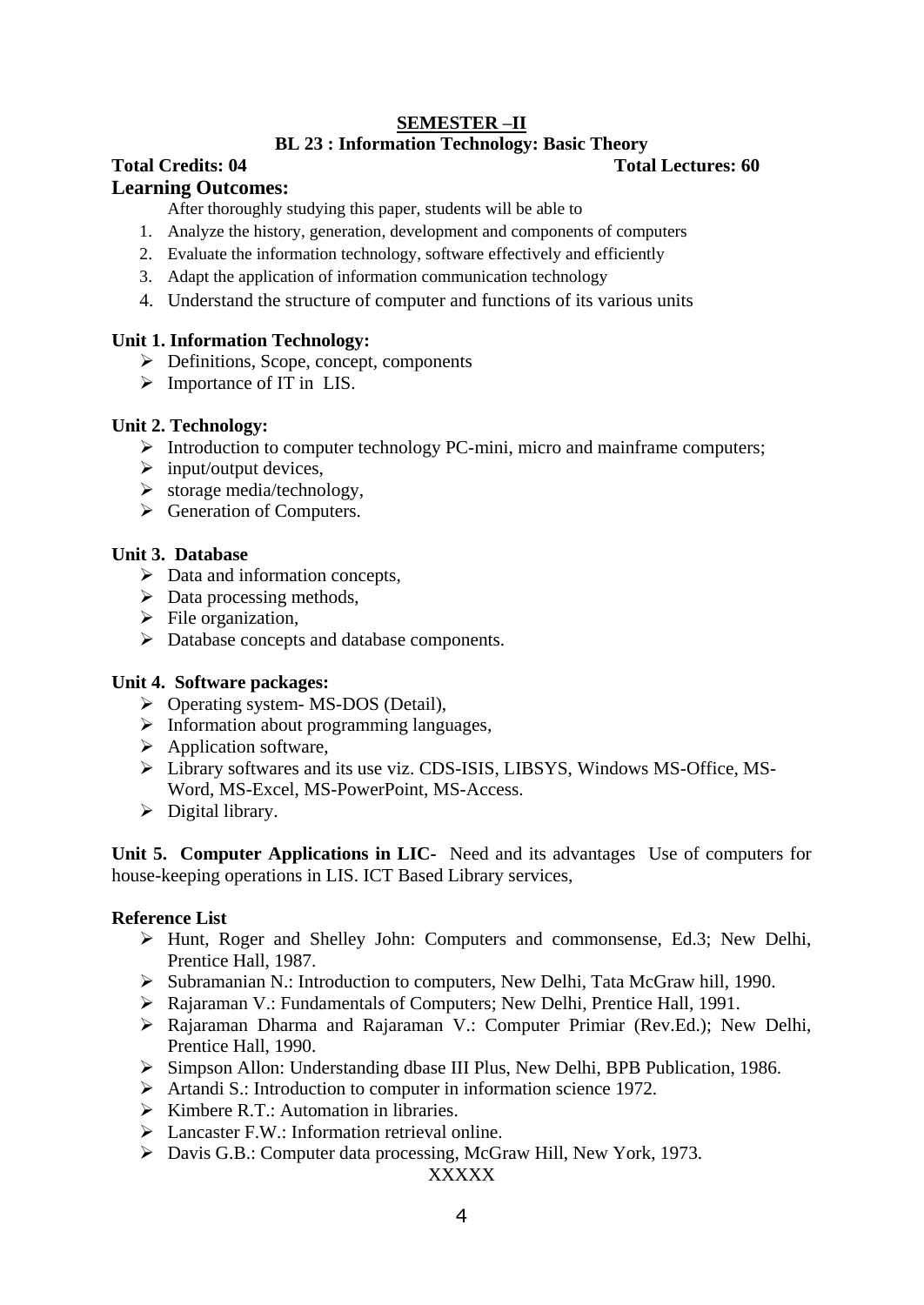#### **BL 24 : Information Technology: Practical**

# **Total Credits: 02 Total Lectures: 30**

### **Learning Outcomes:**

After thoroughly studying this paper, students will be able to

- 1. Create, edit and manage files using Ms-Word and MS Excel software
- 2. Search information from internet browsing adopting suitable search strategies.
- 3. Search information from databases adopting suitable search strategies.

#### **Unit :**

1**.** Searching of Database

2. Windows MS-Office, (Ms-words, MS-Excel) creating and searching database in different fields of library & information sciences

3. Internet Browsing

### XXXXX

# **SEMESTER –II**

### **BL 25 : Knowledge Organization Information Processing: Library Classification (Practical )**

# **Total Credits: 02 Total Lectures: 30**

#### **Learning Outcomes:**

After thoroughly studying this paper, students will be able to

- 1. Comprehend the need and importance of classification schemes.
- 2. Classify the various documents according to the Dewey decimal classification.
- 3. Assemble call numbers and be capable to use an index for the classification scheme.

#### **Unit :**

# **Dewey decimal classification (19th Edition)**

- Structure of set.

- Location of enumerated numbers through structured way.
- Use of 7 tables.
- "Add to" instruction.

#### XXXXX